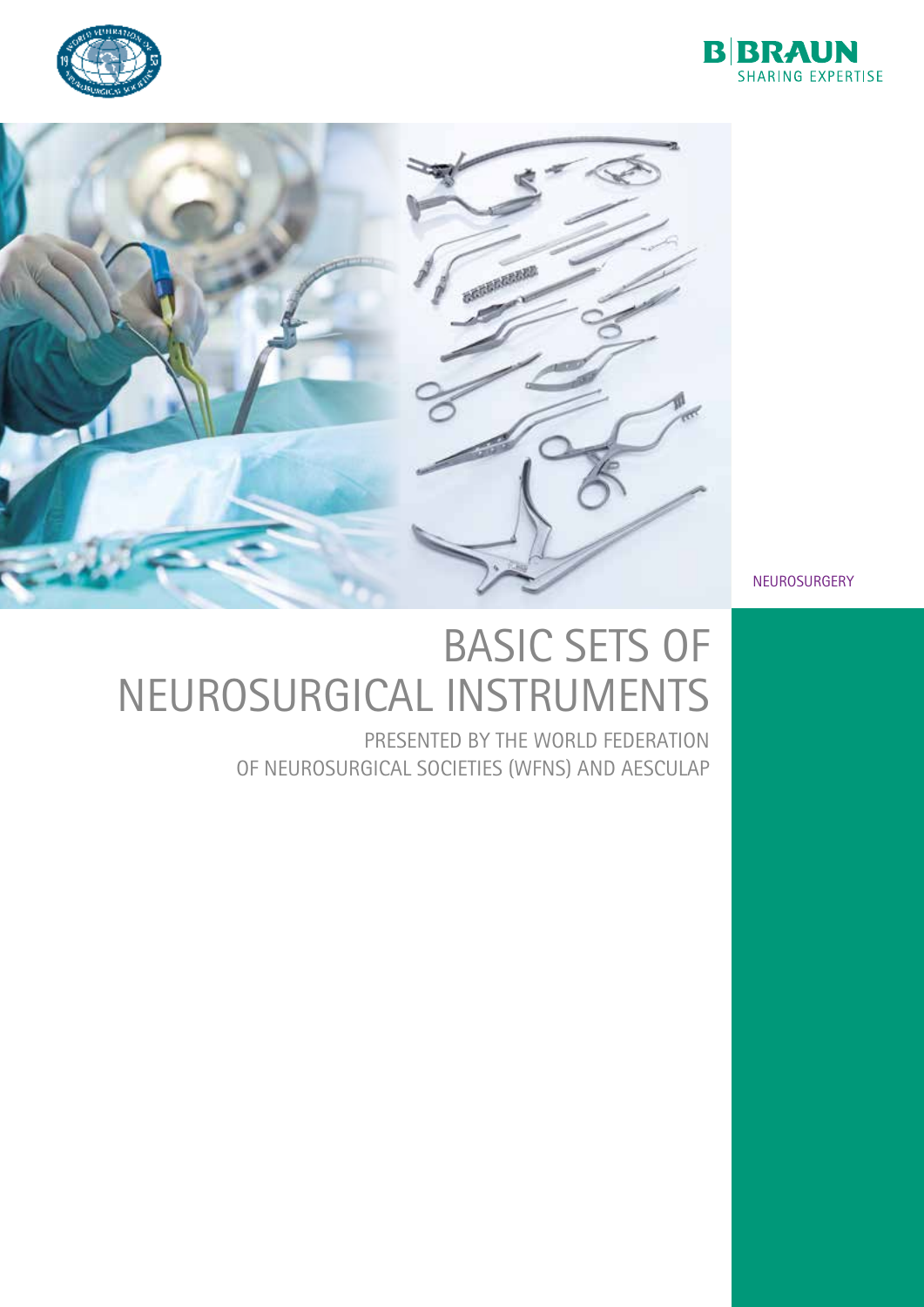#### PRESENTED BY THE WORLD FEDERATION OF NEUROSURGICAL SOCIETIES (WFNS) AND AFSCULAP



"The idea to design a Basic Set of Neurosurgical Instruments originated because of the observations we made of the extremely difficult conditions under which neurosurgeons of the world's poorest countries have to work. One of the most prominent problems is the lack of appropriate neurosurgical instruments.

Furthermore, these countries suffer from a shortage of specialized neurosurgeons who can train other surgeons and residents to optimize the treatment and thereby also the outcome for neurosurgical patients.

With this Basic Set of Neurosurgical Instruments, WFNS, together with Aesculap, has initiated a worldwide project. It provides an attractive platform for sponsoring adequate neurosurgical instruments in countries that are in great need of such equipment.

This set of instruments can be used for the most common neurosurgical procedures. Along with the Basic Set of Neurosurgical Instruments we also provide basic neurosurgical training for general surgeons who must render such services in developing countries. It is also our intention to help neurosurgeons improve the standards of neurosurgical procedures in hospitals of poor countries.

We hope to find numerous sponsors who will purchase this Basic Set of Neurosurgical Instruments and thereby support physicians in developing countries who are devoted to neurosurgery and to helping their patients.

I am extremely grateful to both, Bernhard L. Bauer, M.D., former Professor of Neurosurgery at Philipps-University in Marburg, Germany, and Aesculap, for helping me to realize this project."

Prof. Dr. Madjid Samii Honorary President of the WFNS Foundation Honorary President of the WFNS



"The WFNS Foundation has developed a Programme to help neurosurgeons who work in places where the lack of resources makes it difficult or even impossible to perform surgery for complex brain or spinal cord pathologies.

Until now the provision of a Surgical Microscope and/or a Basic Set of Neurosurgical Instruments of high quality and at very low cost, solved the problem of many of our colleagues and of course patients in developing countries around the world. Now, thanks once more to the collaboration with Aesculap, it is possible to include all essential instruments and devices in the list of WFNS Basic Sets of Neurosurgical Instruments, which are necessary to perform cranial and spinal neurosurgery in a correct way".

#### Prof. Dr. Miguel A. Arraez

Chairman of WFNS Coordinator Activities Committee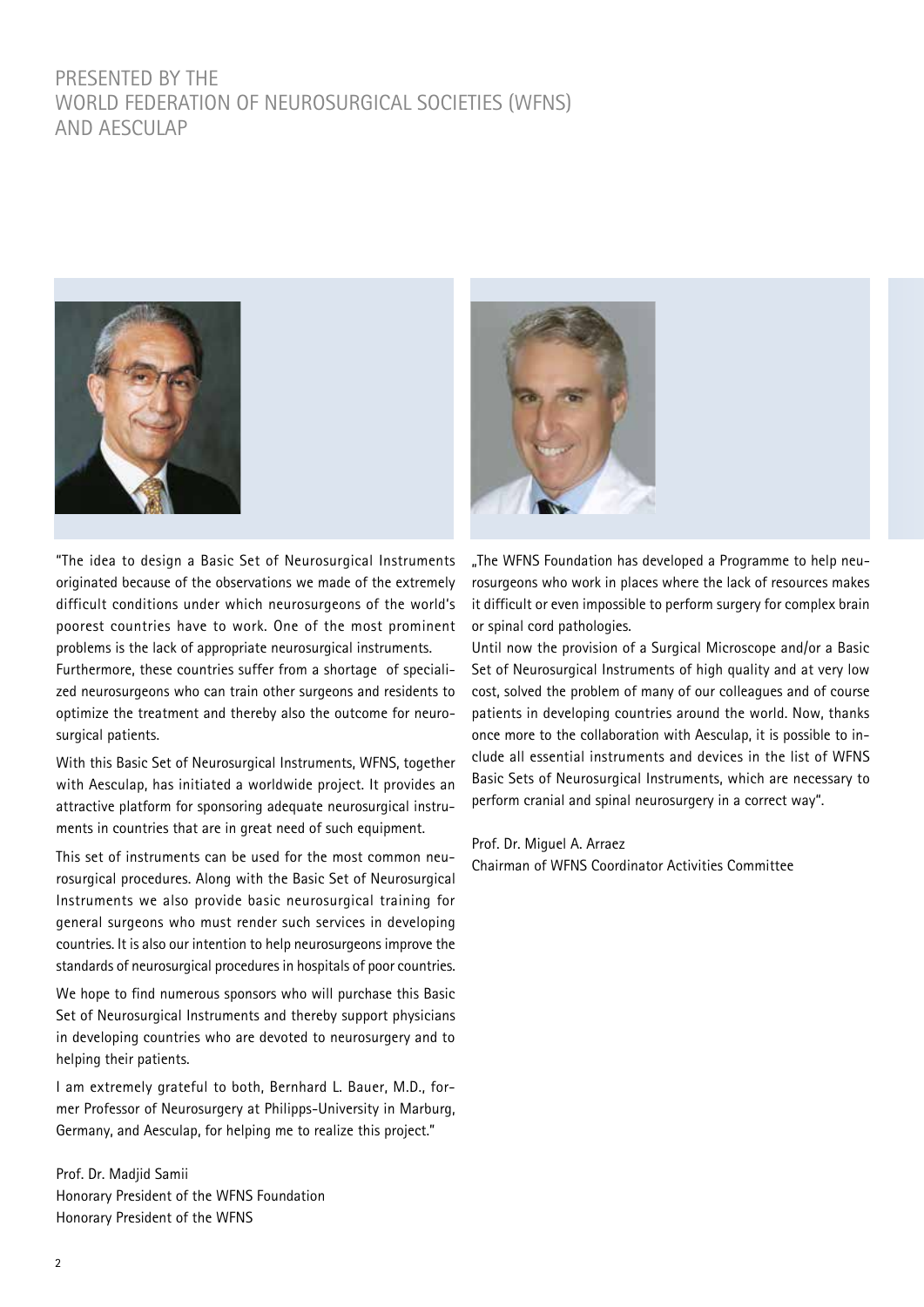

- 1) The applicant sends his/her application to Mrs Teresa Chen, Office Manager, WFNS Central Office, by mentioning the sponsor's and consignee's addresses. The Director will then forward the Criteria to be fulfilled and a Questionnaire to be filled in, dated and signed and returned to the Central Office, together with a letter of support from the President of the Society of which the applicant is a member. The full application will then be reviewed by the Director, the President of the Foundation and the Second Vice-President of WFNS concerned.
- 2) If officially approved, then the WFNS Director passes the addresses on to Aesculap AG, to the attention of Marketing Neurosurgery.
- 3) WFNS requests the applicant/sponsor to transfer the total amount of the cost of the Set(s), by bank-to-bank transfer to the following address:

**World Federation of Neurosurgical Societies - Foundation** Foundation Account (USD) 1790579-12-4 (Clearing No: 4835) IBAN No. CH90 0483 5179 0579 1200 4 Swift Code: CRESCHZZ80A, Credit Suisse SA

#### in favour of the

**World Federation of Neurosurgical Societies (WFNS)** Foundation Account No.: 1.344 450 010 016 040





Aesculap Neurosurgery www.aesculap-neuro.com



www.wfns.org

| <b>Article</b>            |
|---------------------------|
| <b>WFNS Cranial Set</b>   |
| <b>WFNS Spinal Set</b>    |
| WFNS High-Speed Drill Set |
| WFNS Bipol. Coag. Set     |
|                           |

WFNS will charge 10%, nonrefundable, of the prices listed to cover administrative costs. For prices of the optional WFNS Micro Lumbar Discectomy System please contact: neuro@aesculap.info

The applicant/sponsor should inform his/her bank that any transfer fees should be charged to their account and not to that of the WFNS. A check can also be sent, made payable to: **World Federation of Neurosurgical Societies and mailed to** Mrs Teresa Chen

Office Manager, WFNS Central Office 5 rue du Marché, 1260 Nyon, Switzerland e-mail: teresachen@wfns.org

4) As soon as the amount is credited to the account, delivery will be made to the consignee on CIP basis.

For further information visit our homepage: www.aesculap-neuro.com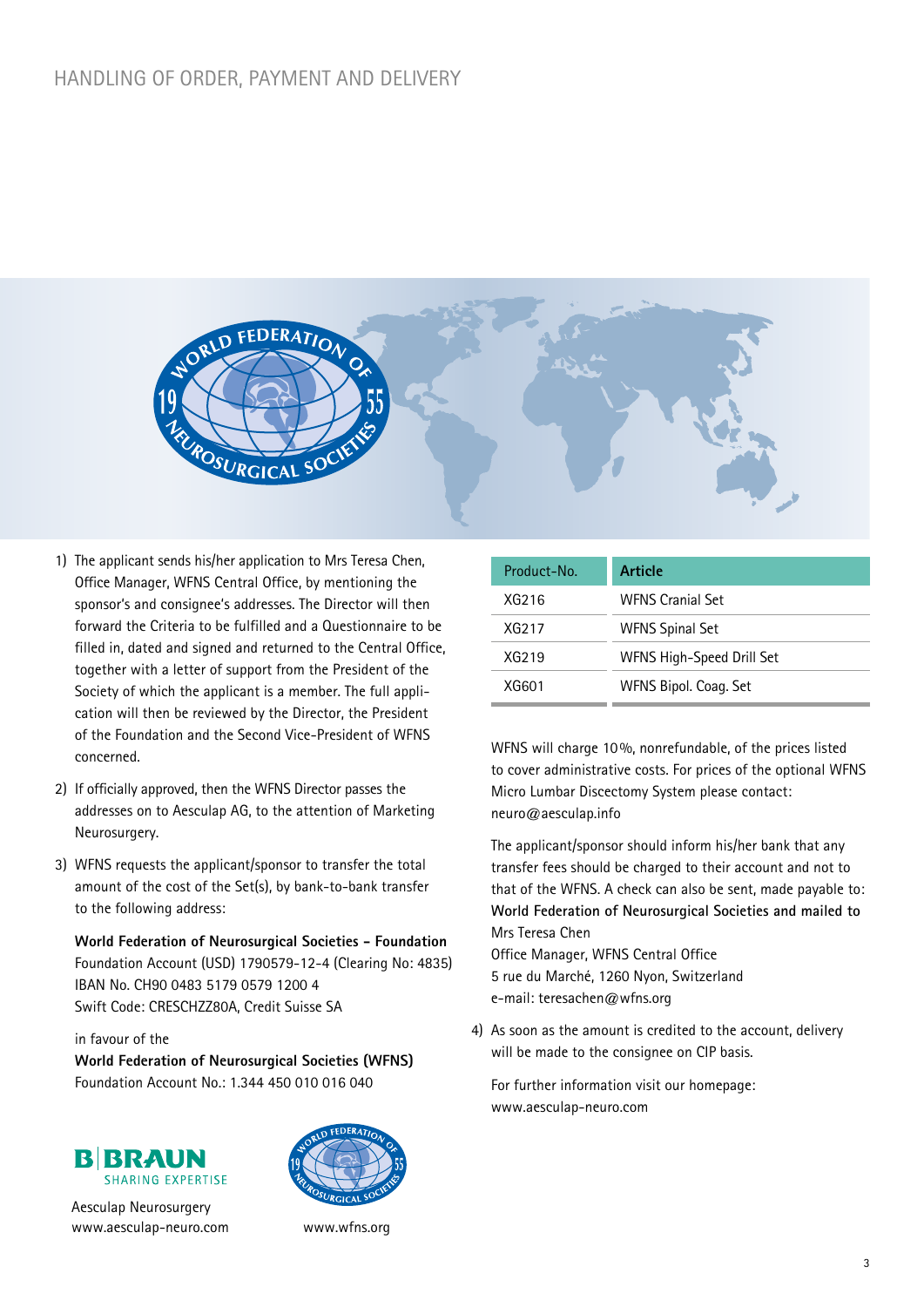### WFNS CRANIAL SET - TRAY 1





| 1  | <b>FRAZIER Dura Retractor</b>    |
|----|----------------------------------|
| 2  | Director                         |
| 3  | Catheter for Rubber Ball         |
| 4  | OLIVECRONA Wire Saw              |
| 5  | Hook Handle for Wire Saw         |
| 6  | <b>TOFNNIS-ADSON Scissors</b>    |
| 7  | Nerve Scissors                   |
| 8  | <b>FFRGUSSON Suction Cannula</b> |
| 9  | <b>FERGUSSON Suction Cannula</b> |
| 10 | Surgical Scissor                 |
| 11 | Scalpel Handle                   |
| 12 | Scalpel Handle                   |
| 13 | Haemostatic Scalp Clips          |
| 14 | <b>Baby Crile Forceps</b>        |

| No. |                                |
|-----|--------------------------------|
| 15  | <b>HFGAR Needle Holder</b>     |
| 16  | YASARGIL Spring Hook           |
| 17  | <b>DANDY Delicate Forceps</b>  |
| 18  | HALSTED-MOSQUITO Forceps       |
| 19  | MAYO-HFGAR Needle Holder       |
| 20  | DAVIS Vascular Spatula         |
| 21  | Brain Spatula                  |
| 22  | DEMARTEL Conductor             |
| 23  | <b>GERALD Tissue Forceps</b>   |
| 24  | <b>Standard Tissue Forceps</b> |
| 25  | <b>Tissue Forceps</b>          |
| 26  | YASARGIL Tumor Forceps         |
| 27  | MINI-ALIF Forceps              |
| 28  | <b>GRUENWALD Forceps</b>       |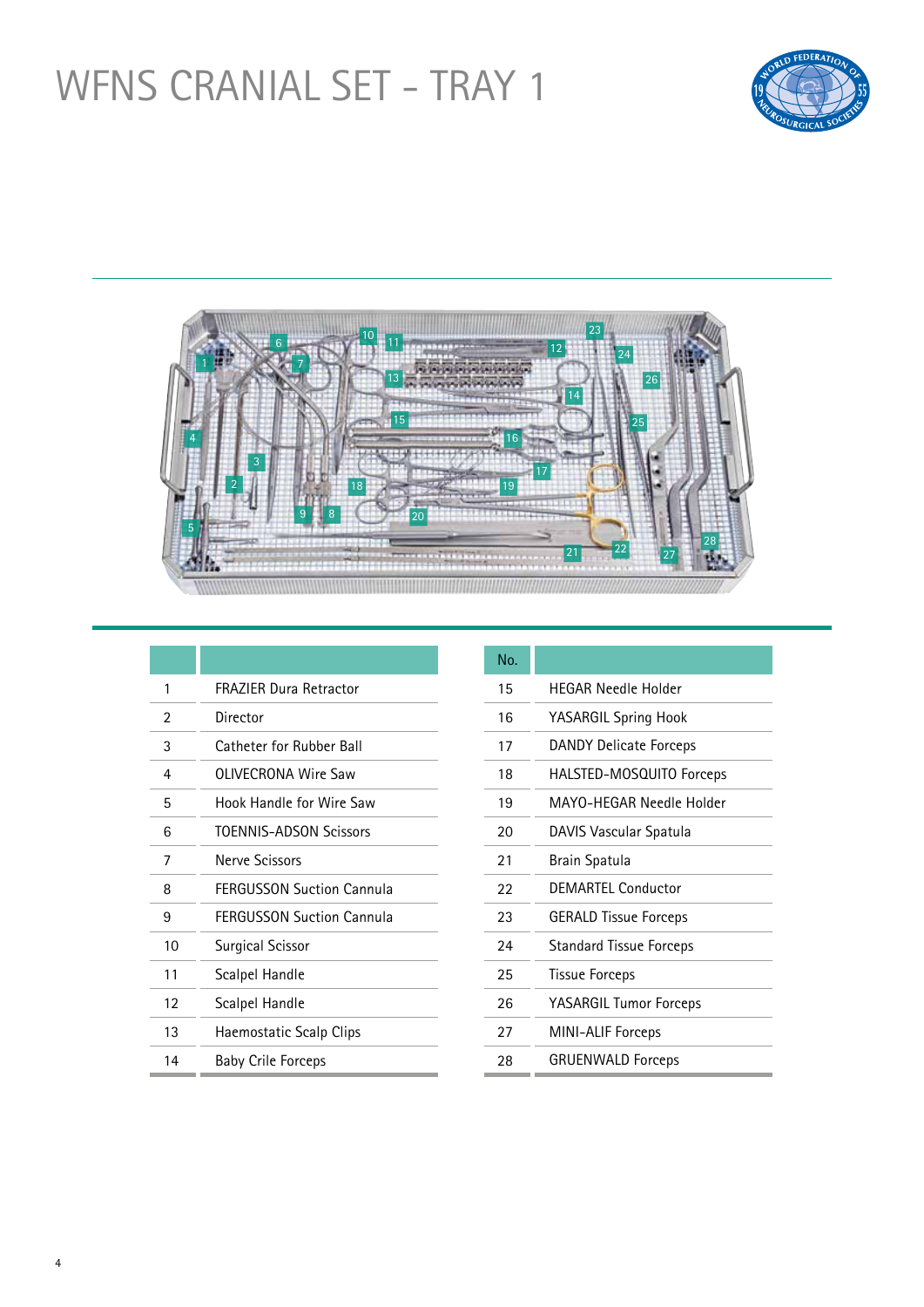### WFNS CRANIAL SET - TRAY 2





| 1  | Laboratory Dish                  |
|----|----------------------------------|
| 2  | Kidney Tray                      |
| 3  | YASARGIL LEYLA Retracting System |
| 4  | VOI KMANN Retractor              |
| 5  | <b>KFRRISON Bone Punch</b>       |
| 6  | <b>WEITLANER Retractor</b>       |
| 7  | <b>LANGENBECK Elevator</b>       |
| 8  | Gross Forceps                    |
| 9  | <b>HUDSON Drill Brace</b>        |
| 10 | POLITZER Air Douche              |
| 11 | MEAD Bone Rongeur                |
| 12 | <b>CUSHING Flat Drill</b>        |
| 13 | <b>Twist Drill</b>               |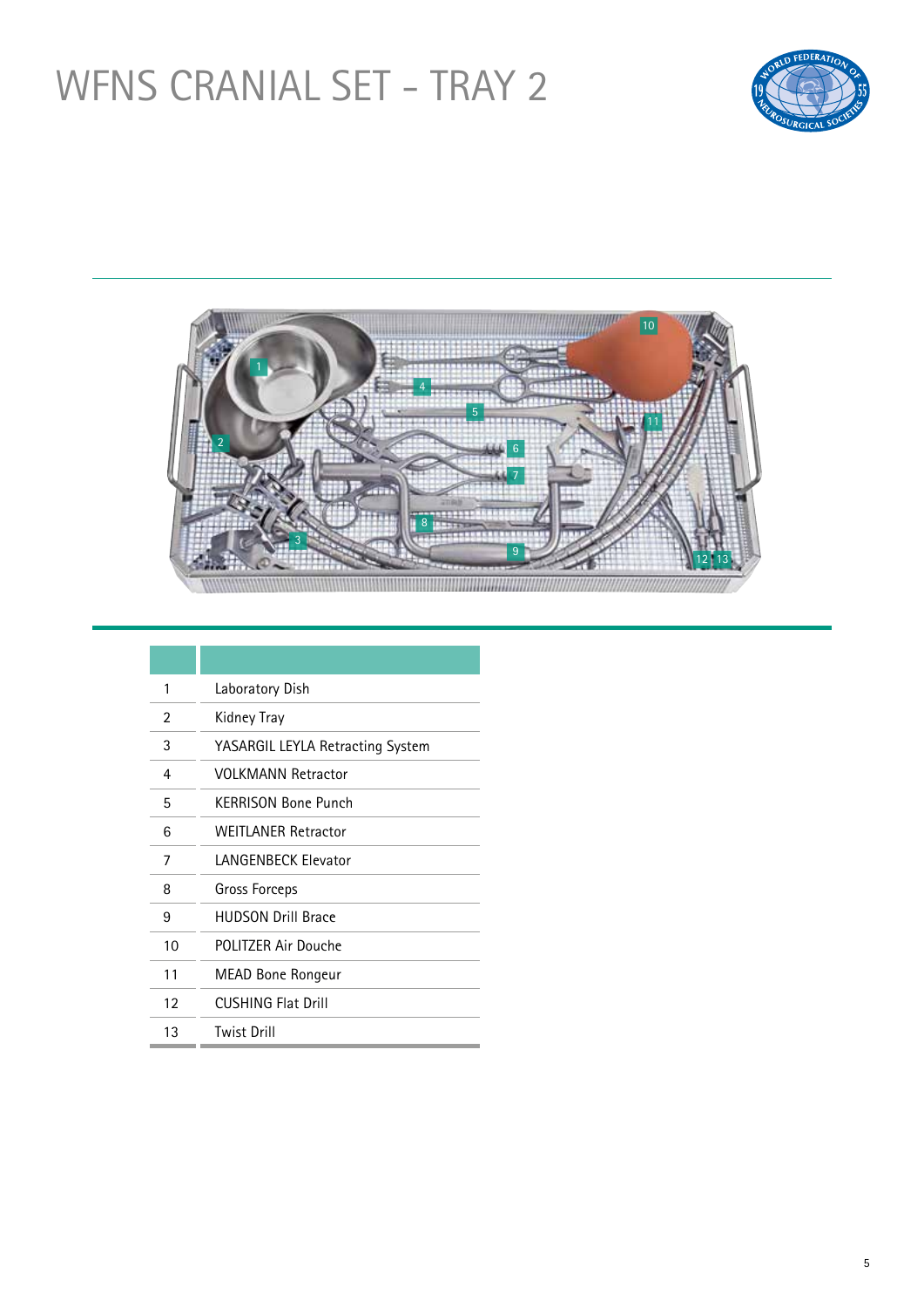## WFNS SPINAL SET - TRAY 1





| No. | <b>Content</b>                   |
|-----|----------------------------------|
| 1   | <b>SIMON Bone Curette</b>        |
| 2   | <b>DAUBENSPECK Bone Curette</b>  |
| 3   | <b>TOENNIS-ADSON Scissors</b>    |
| 4   | <b>Surgical Scissor</b>          |
| 5   | <b>Standard Tissue Forceps</b>   |
| 6   | <b>Tissue Forceps</b>            |
| 7   | Scalpel Handle                   |
| 8   | Scalpel Handle                   |
| 9   | Dissector                        |
| 10  | Prospace Retractor               |
| 11  | MAYO-HFGAR Needle Holder         |
| 12  | <b>GRUENWALD Forceps</b>         |
| 13  | <b>CASPAR Exploration Hook</b>   |
| 14  | <b>FERGUSSON Suction Cannula</b> |

| No. | Content                          |
|-----|----------------------------------|
| 15  | <b>FFRGUSSON Suction Cannula</b> |
| 16  | <b>CASPAR Rongeur</b>            |
| 17  | <b>CASPAR Rongeur</b>            |
| 18  | Gross Forceps                    |
| 19  | <b>HFGAR Needle Holder</b>       |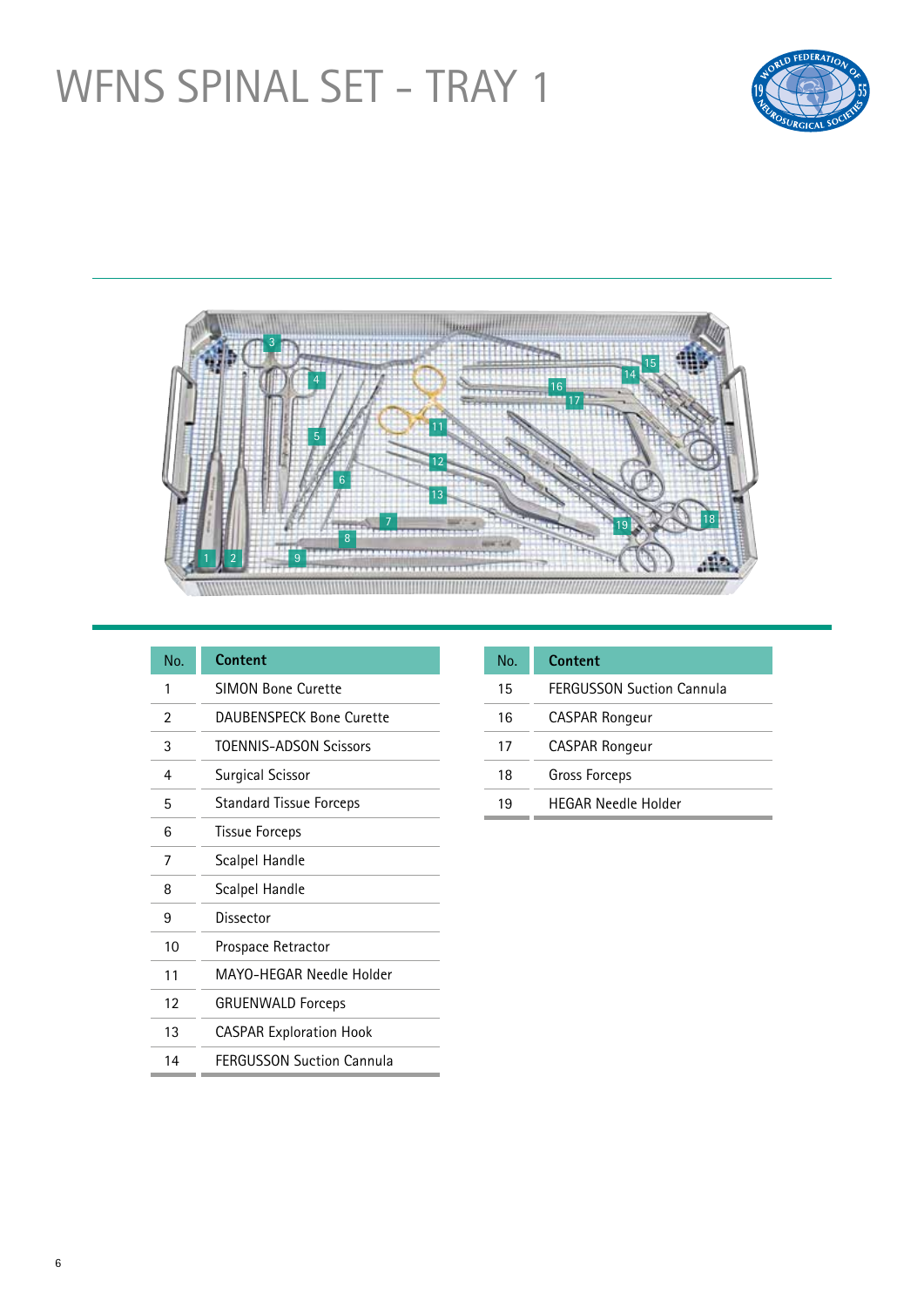# WFNS BIPOLAR COAGULATION SET





| No. | Content                                                                  | <b>Total Length</b> | 175 mm | 195 mm 235 mm | 255 mm |
|-----|--------------------------------------------------------------------------|---------------------|--------|---------------|--------|
|     | Bipolar Electrosurgical Unit with Main<br>and Equipotentialbonding cable | $0.4 \text{ mm}$    |        |               |        |
| 2   | Single-pedal foot switch,<br>plastic housing                             | $0.7$ mm            |        |               |        |
| 3   | Tray with YASARGIL bipolar forceps<br>and connecting cables              | $1.0 \text{ mm}$    |        |               |        |
|     |                                                                          | $1.3 \text{ mm}$    |        |               |        |

7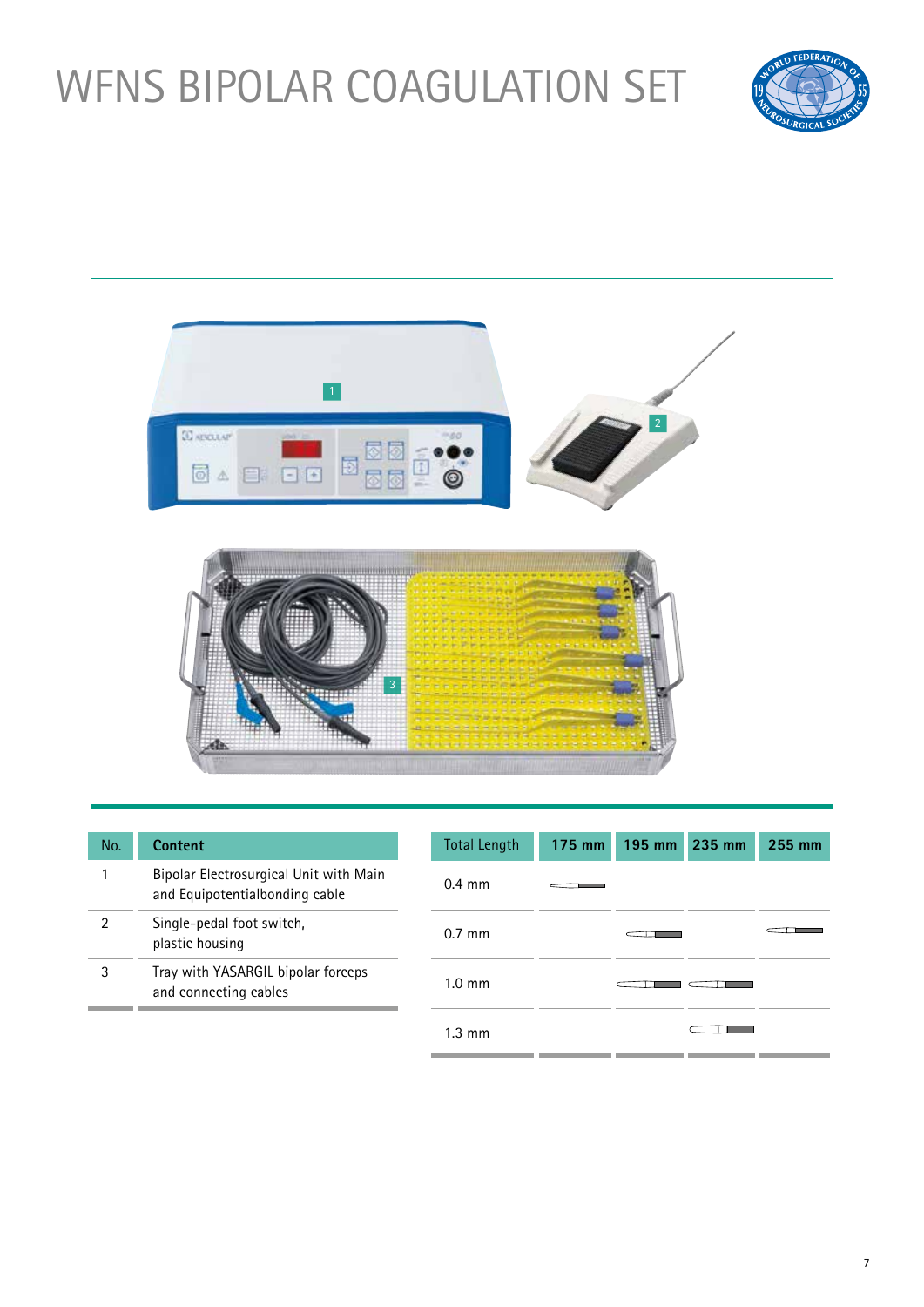# WFNS DRILL SET





| No. | Content                      |  |
|-----|------------------------------|--|
| 1   | <b>ELAN EC Motor</b>         |  |
| 2   | Micro Flexible Cable         |  |
| 3   | Micro Line Drill Hand piece  |  |
| 4   | Micro Line Craniotome        |  |
| 5   | Micro Line angled Hand piece |  |
|     | Different burrs:             |  |
| 7   | Rosen Burr                   |  |
| 8   | Diamond Burr                 |  |
| 9   | <b>Barrel Burr</b>           |  |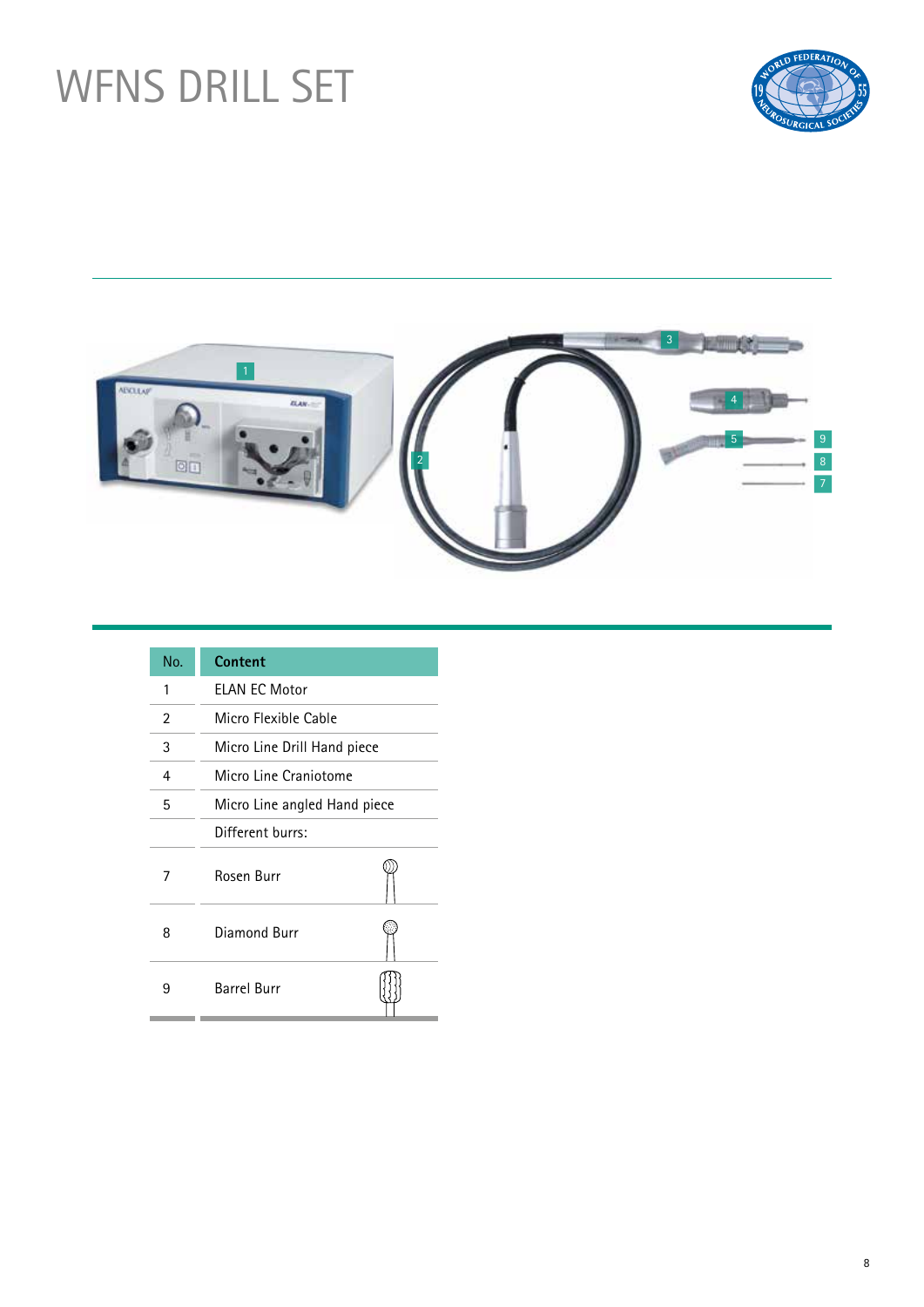## WFNS SPINAL SET - TRAY 2





| No. |                              |
|-----|------------------------------|
| 1   | HARVFY JACKSON Retractor     |
| 2   | <b>ECHLIN Bone Rongeur</b>   |
| 3   | CASPAR Retractor             |
| 4   | KFRRISON Bone Punch          |
| 5   | KERRISON Bone Punch          |
| 6   | LANGENBECK Rib Raspatory     |
| 7   | ROETTGEN-RUSKIN Bone Rongeur |
| 8   | Kidney Tray                  |
| 9   | Laboratory Dish              |



The Basic Instrument Sets are stored in Aesculap Containers equipped with Trays, Silicon Cushioning Pads and TEFLON Permanent Container Filters.

#### Optional WFNS Micro Lumbar Discectomy System

| No. |                                                                    |
|-----|--------------------------------------------------------------------|
| 1   | Counter-Retractor, with ball snap<br>closure, surface black-coated |
| 2   | Specula surface black-coated                                       |
| 3   | Blade, lateral, with ball snap closure,<br>surface black-coated    |
|     |                                                                    |